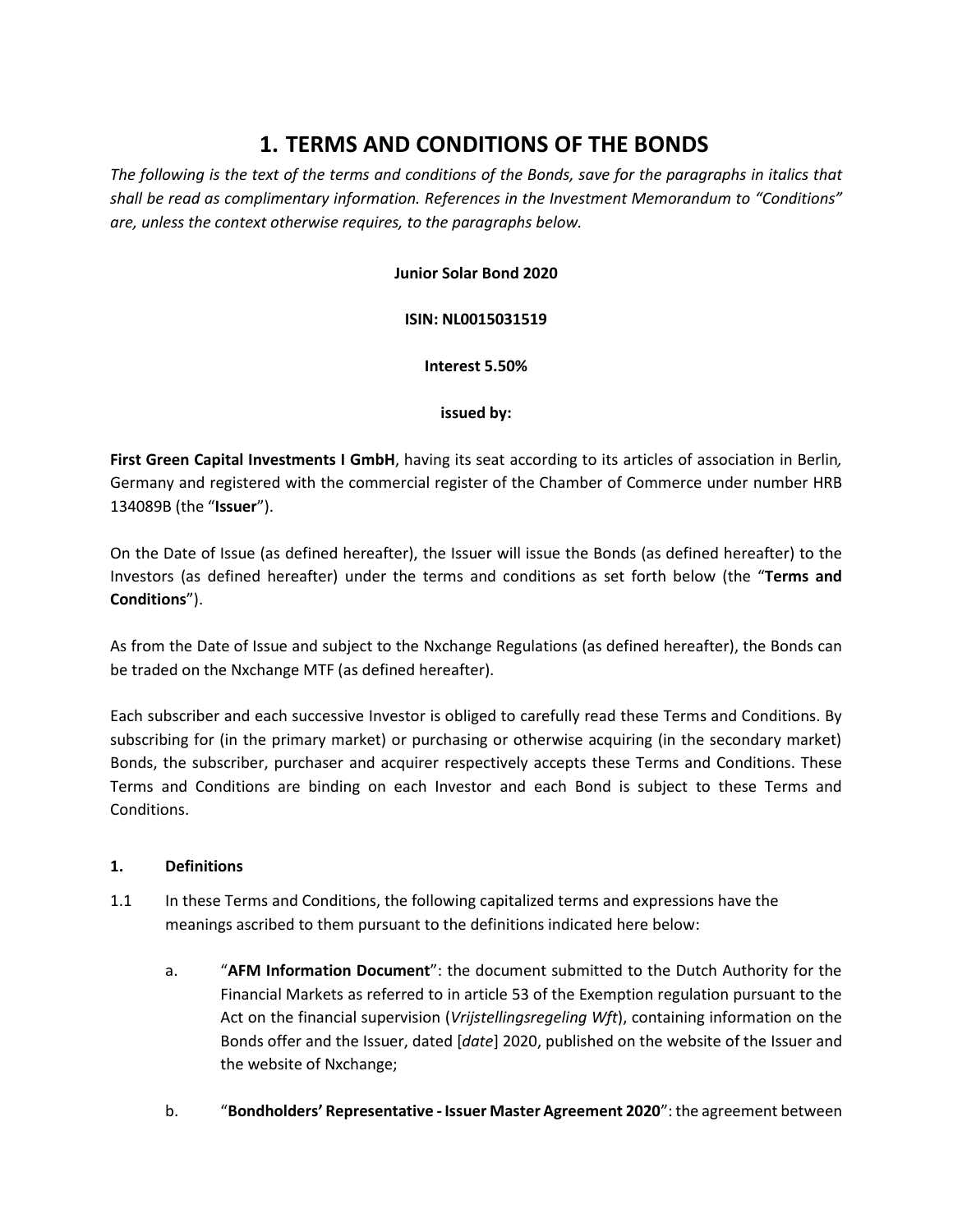the Issuer and Stichting Obligatiehoudersbelangen of **[***date***]** 2020 and any annex thereto (as these may be amended from time to time), attached to the Investment memorandum as annex 12;

- c. "**Bonds**": the registered debt instruments issued by the Issuer under these Terms and Conditions, bearing the name 'Junior Solar Bond 2020';
- d. "**CTA Conditions**": the CTA General Terms and Conditions, as amended, supplemented, or adopted anew from time to time. CTA is the cash account opened with ABN AMRO Clearing Bank NV by the Investor, which is used in combination with the securities account held with Nxchange;
- e. "**Date of Issue**": the date on which the Bonds are issued, to be determined by the Issuer and published on the website of Nxchange;
- f. "**Euroclear Nederland**": Nederlands Centraal Instituut voor Giraal Effectenverkeer B.V., trading under the name Euroclear Nederland, being a central securities depositary within the meaning of the Securities Giro Act;
- g. "**Event of Default**": the occurrence of one or more of the situations as detailed in Article 14.1.1 of the Bondholders' Representative ‐ Issuer Master Agreement 2020;
- h. "**In Writing**": by letter, e-mail, or text transmitted via a common electronic or other means of communication that can be received in writing, provided the identity of the sender can be established with a sufficient degree of certainty;
- i. "**Interest**": the interest the Issuer owes on the Principal, as detailed in Article 7 of these Terms and Conditions;
- j. "**Investment Memorandum**": the investment memorandum that describes the offer of the Bonds by the Issuer, dated **[***date***]** 2020;
- k. "**Investor**": each party holding on one or more Bonds according to the records of Nxchange;
- l. "**ISIN**": International Securities Identification Number;
- m. "**Issuer**": First Green Capital Investments I GmbH, having its seat according to its articles of association in Berlin, Germany and registered in the commercial register of the Chamber of Commerce under number HRB 134089B;
- n. "**Listing Conditions**": the general terms and conditions applied by Nxchange with respect to the legal relationship between Nxchange and an issuer, the financial instruments of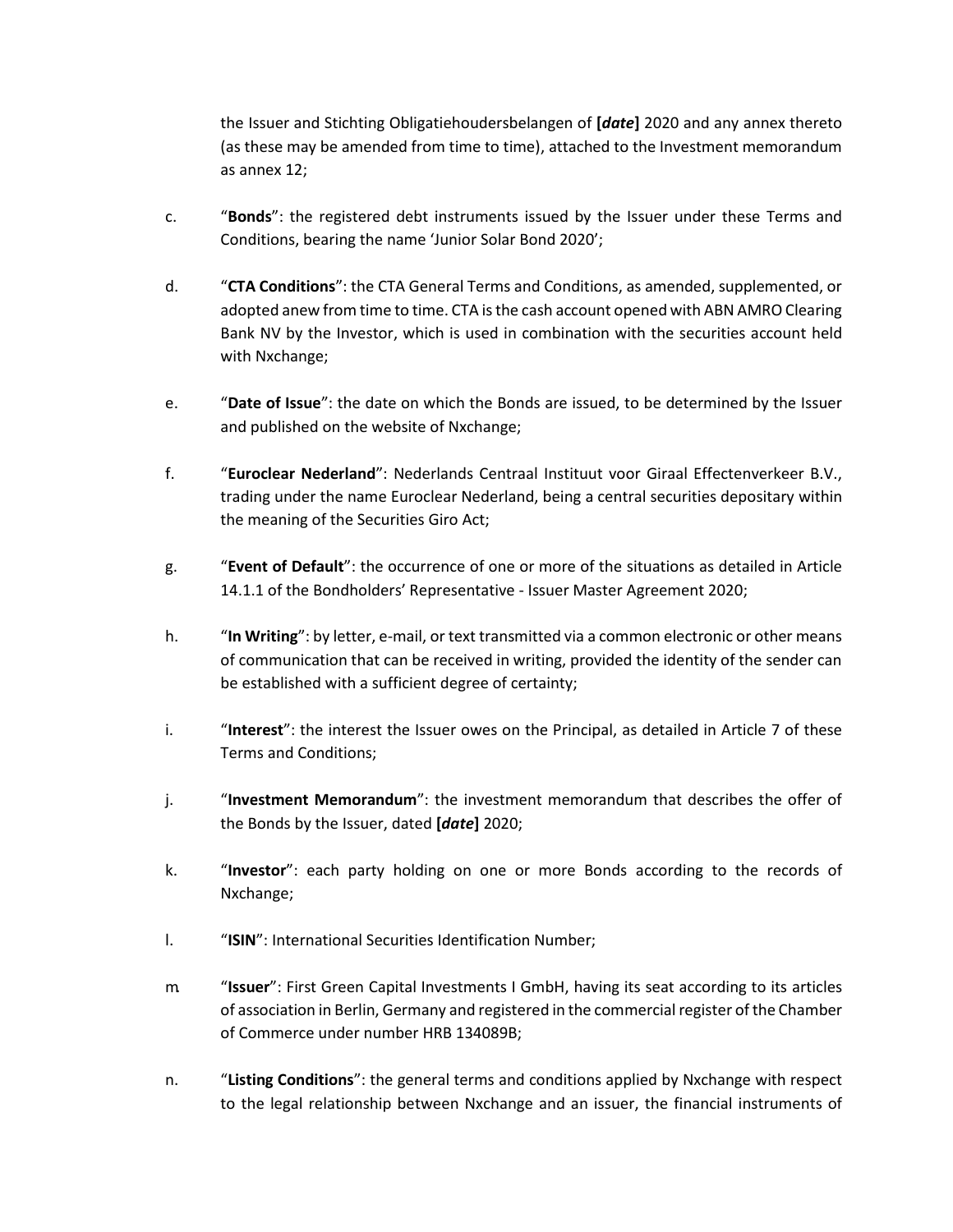which are listed on the Nxchange MTF. The Listing Conditions can be consulted on www.nxchange.com;

- o. "**Management Fee**": the fee charged by Nxchange to the Investor for managing the Bonds, calculated monthly based on the amount invested by the Investor and deducted from the Interest to be paid. For more information on this fee, see [www.nxchange.com/fees.](http://www.nxchange.com/fees)
- p. "**Nominal Value**": the nominal value of one (1) Bond, amounting to EUR 100;
- q. "**Nxchange**": Nxchange B.V., having its seat according to its articles of association in Amsterdam and registered in the commercial register of the Chamber of Commerce under number 62712616.
- r. "**Nxchange Account**": an account with Nxchange that includes both the cash account held with ABN AMRO Clearing Bank NV and the securities account held with Nxchange, which account is used to manage moneys and financial instruments (including the Bonds), respectively, of an Investor;
- s. "**Nxchange MTF**": the Nxchange multilateral trading facility;
- t. "**Nxchange Regulations**": the complete set of rules and regulations that apply to the opening and maintaining of a Nxchange Account and the listing of and trading in financial instruments on the Nxchange MTF, including the Rulebook, the Listing Conditions and the CTA Conditions, as amended from time to time, which can be consulted on [www.nxchange.com/document-center;](https://www.nxchange.com/document-center)
- u. "**Principal**": the total nominal value of all Bonds, with a minimum of six hundred thousand euro (EUR 600,000) and a maximum of two million euro (EUR 2,000,000);
- v. **"Redemption Date**": the 10<sup>th</sup> anniversary of the Date of Issue;
- w. "**Rulebook**": the rulebook as drawn up by Nxchange and as filed with the Amsterdam Chamber of Commerce under number 62712616, as amended, supplemented, or adopted anew from time to time. The Rulebook provides the general terms and conditions applied by Nxchange with respect to the legal relationship between Nxchange and the holder of a Nxchange Account;
- x. "**Transaction Fee**": the transaction fee payable by an Investor to Nxchange when selling or purchasing one or more Bonds via the Nxchange MTF, as provided for in the Nxchange Regulations;
- y. "**Securities Giro Act**": the Dutch Securities Giro Act (*Wet giraal effectenverkeer*);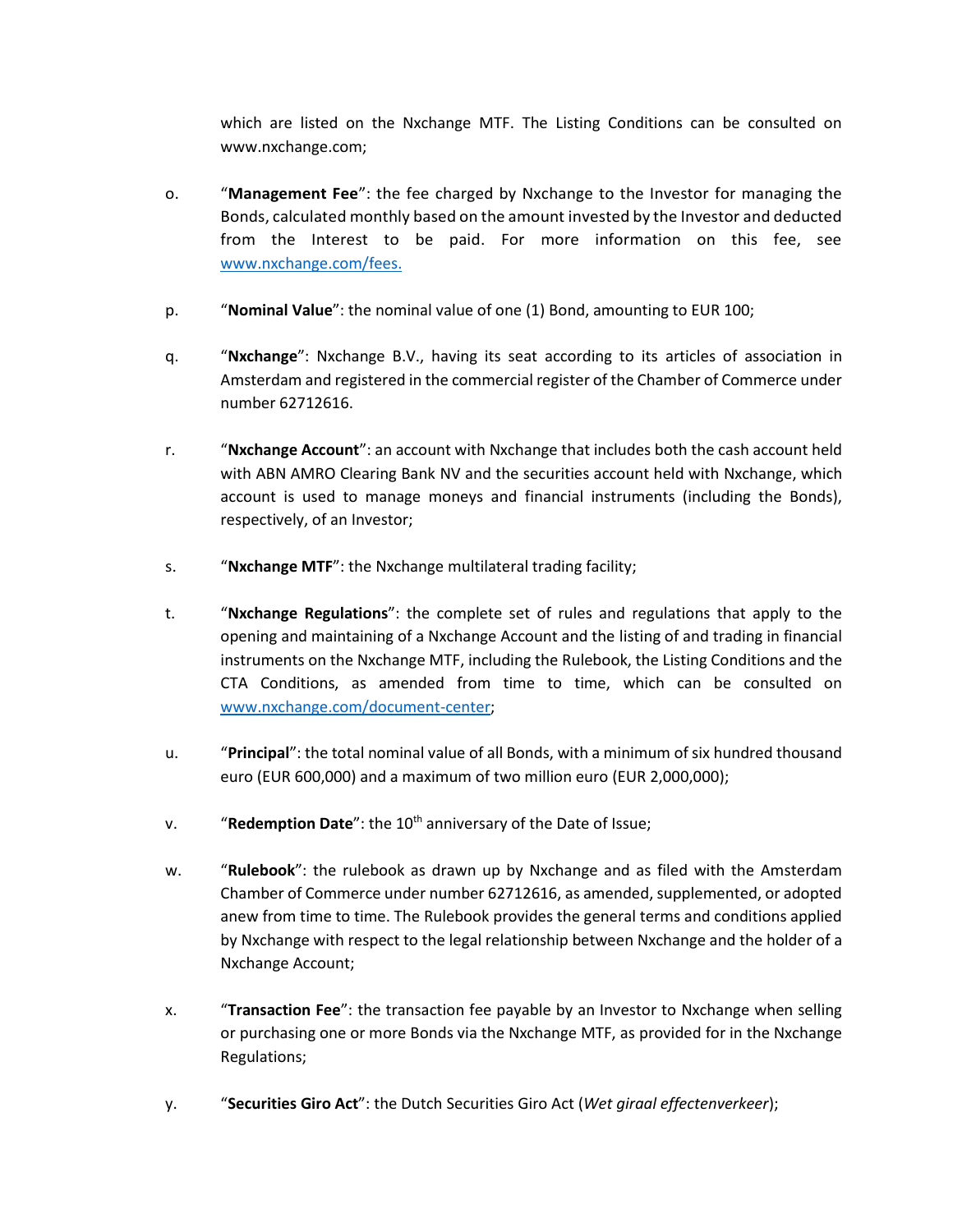- z. "**Terms and Conditions**": these Terms and Conditions of the Bonds, as amended from time to time.
- 1.2 Words written in the singular also concern the plural, and vice versa. Words that indicate a gender can also indicate a different gender.

## **2. Legal form, applicability of the Terms and Conditions and CSD**

- 2.1 The Bonds will be registered and no bearer instruments will be issued or provided.
- 2.2 The Issuer issues the Bonds to the Investor in accordance with the Terms and Conditions. Each subscriber and each successive Investor is bound by the Terms and Conditions. By subscribing (in the primary market) or purchasing or otherwise acquiring (in the secondary market) Bonds, the subscriber, purchaser and acquirer accepts these Terms and Conditions. Each Bond is subject to the Terms and Conditions.
- 2.3 The Bonds will be deposited by Nxchange with Euroclear Nederland. Nxchange, being an affiliated institution as referred to in the Securities Giro Act, will, for purposes thereof, deposit the Bonds with Euroclear Nederland to be held in a giro depot (*giro depot*). Nxchange will, in turn, hold the Bonds in that giro depot in a collective depot (*verzameldepot*) managed by Nxchange.

## **3. Subscription for and allocation of the Bonds**

- 3.1 In order to be able to subscribe for or to purchase Bonds, the Investor must have an Nxchange Account. The conditions for opening an Nxchange Account are listed in the Rulebook as published on the Nxchange website [\(www.nxchange.com/document-center\)](https://www.nxchange.com/document-center).
- 3.2 The subscription period will commence on [3 *September 2020*] (9.00 a.m.) and will end at such time as all available Bonds are subscribed for, but at any rate no later than on [*30 November2020*] (5.00 p.m.).
- 3.3 The subscription period may be shortened by the Issuer (i) as soon as the minimum Principal of EUR 600,000 has been subscribed for, (ii) in the event that a major change in market conditions occurs (including, among other things, but not limited to, a change in national or international financial, political or economic conditions or currency exchange rates or exchange controls) or (iii) in case a material adverse change occurs with respect to the Issuer or the group of companies the Issuer forms part of (on a consolidated level). The Issuer will make such decision known on its website and/or on the website of Nxchange (the trading platform). If the Date of Issue and the Redemption Date change due to the subscription period being shortened, this will be made known on that website.
- 3.4 The Issuer retains the right to extend the subscription period if the number of Bonds subscribed for gives cause to do so. The Issuer will make such decision known on its website and/or on the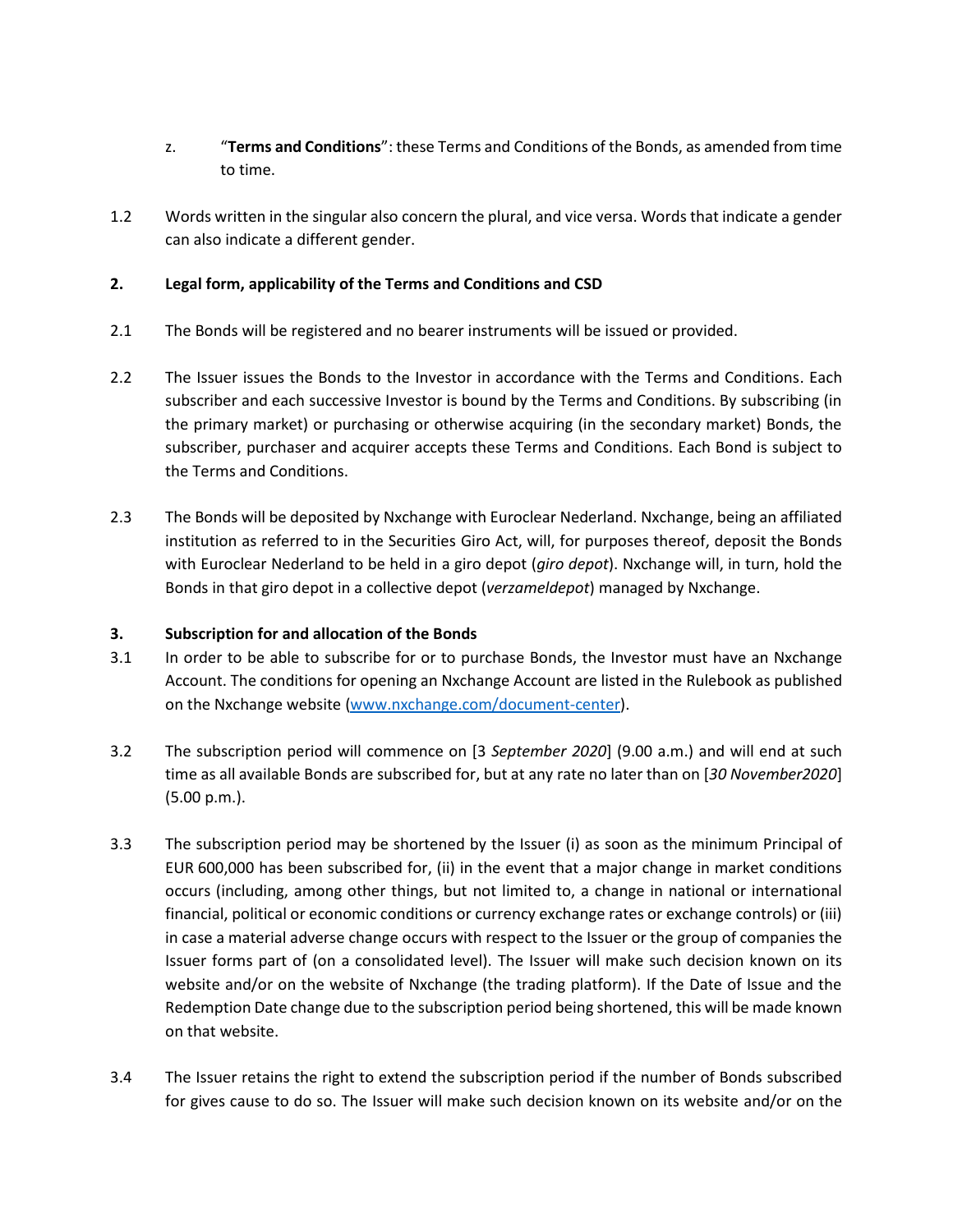website of Nxchange (the trading platform). If the Date of Issue and the Redemption Date change due to the subscription period being extended, this will be made known on that website.

- 3.5 The Issuer retains the right to refuse or to not effect any subscription to the Bonds, in whole or in part, at any stage of the subscription period, with or without stating any reasons. This may mean that the Issuer will allocate fewer Bonds, or no Bonds at all, to one or more subscribers. In addition, the Issuer retains the right not to issue any Bonds, but will only decide so if (after extension of the Subscription period referred to in Article 3.4 of these Terms and Conditions or otherwise) [21.7%] or more of the Bonds has not been subscribed for at the intended end date of the subscription period.
- 3.6 The Issuer is not liable for any loss or damage suffered by any party as a consequence of the Issuer exercising any of its powers as set forth in Article 3.3, 3.4 and 3.5.
- 3.7 By subscribing for (in the primary market) or purchasing or otherwise acquiring (in the secondary market) Bonds, the subscriber, purchaser and acquirer accepts these Terms and Conditions and confirms to have read and understood AFM Information Document and the Investment Memorandum. These Terms and Conditions are binding on each Investor and each Bond is subject to these Terms and Conditions.
- 3.8 The results of the issue and the Date of Issue will be published on the Nxchange website on or about the Date of Issue.

## **4. Status, ranking order, (no) security interests**

- 4.1 The Bonds constitute unconditional, unsubordinated and unsecured obligations of the Issuer and will rank pari passu among themselves and (save for certain obligations preferred by virtue of any law of general application) with all other unsecured obligations (other than subordinated obligations, if any) of the Issuer, from time to time outstanding. The unsecured obligations of the Issuer are those obligations that are not covered by security interests or other rights of priority compared to other obligations of the Issuer.
- 4.2 The obligations of the Issuer arising from the Bonds are not and will not be covered by any guarantee or security interests of any fashion or of any type, neither by the Issuer nor by any third party.
- 4.3 The Issuer retains the right to raise (bank) funding on or more instances on an at arm's length basis to (re)finance the fixed assets of its material subsidiaries. In connection therewith the Issuer may create security interests, such as a right of pledge or mortgage on the fixed assets of its material subsidiaries, to the benefit of parties that (re)finance the fixed assets of its material subsidiaries. No prior approval of the Investors is required in order to raise funding and/or to create security interests as referred to in this Article 4.4.
- 4.4 [So long](https://www.lawinsider.com/clause/negative-pledge) as any Bonds remain outstanding, the Issuer will not create or permit any security interests,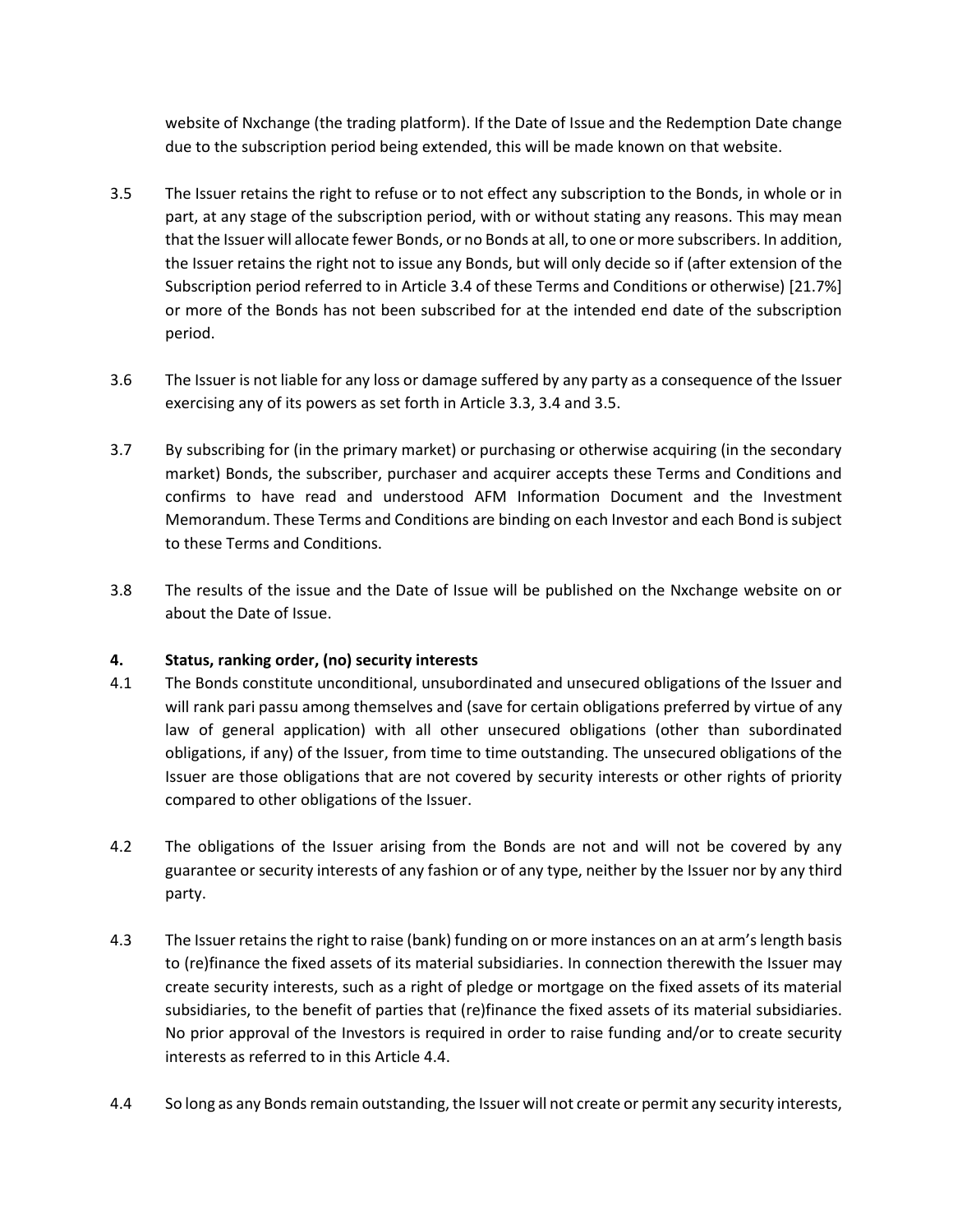nor will it allow its material subsidiaries to create or permit any security interests without the prior consent of the Investors, other than in connection with the right to raise (bank) funding as referred to in Article 4.4.

4.5 The claims of other creditors of the Issuer that exist at the Date of Issue may have been covered by security interests. It may be that such creditors are able to have their claims satisfied by enforcing their security interests. In the case of the liquidation of the Issuer, the Investors will have to submit their claim as an unsecured creditor to the insolvency practitioner for verification purposes. In case the liquidation assets are negative, the Issuer might not be able to satisfy the claims of the Investors, or might only be able to satisfy them in part.

### **5. Rights and the meetings of investors**

- 5.1 The rights of the Investor related to or arising from the Bonds and these Terms and Conditions, both with respect to the Issuer and to third parties, are exercised and, where necessary, looked after by Stichting Obligatiehoudersbelangen in accordance with the provisions by and pursuant to the Bondholders' Representative ‐ Issuer Master Agreement 2020.
- 5.2 Meetings of Investors are convened and held in accordance with Bondholders' Representative ‐ Issuer Master Agreement 2020. Resolutions by the meeting of investors may be taken outside a meeting as provided for in article 13.12.3 of the Bondholders' Representative ‐ Issuer Master Agreement 2020.

#### **6. Use of proceeds**

- 6.1 The Issuer will use the net proceeds of the issue of the Bonds for business or professional activities as described in the AFM Information Document and the Investment Memorandum, all such with due observance of the provisions of Article 6.2.
- 6.2 The Issuer will not use the net proceeds of the issue of the Bonds for (i) payments of whichever nature to its shareholder unless such a shareholder is legally bound to (re)invest the same amount in the business activities of the Issuer; and (ii) funding transactions the Issuer, its shareholders, and/or its directors have a direct or indirect interest in that conflicts or may conflict with the interest of the Issuer and/or the Investors.

## **7. Interest**

7.1 Starting from the Date of Issue, Interest will accrue on the Principal of the Bonds at the fixed rate of 5.50 percent (5.50%) per annum. The Interest is payable on a monthly basis and in arrears, no later than on the last working day of each calendar month (i.e. if the Date of Issue is 4 December 2020, the first Interest term runs through 30 December 2020 and the Interest is payable no later than on 30 December 2020). A year is assumed to be comprised of 12 months of 30 days each. Calculation of the Interest payable over a period shorter than one month will be based on the actual number of calendar days.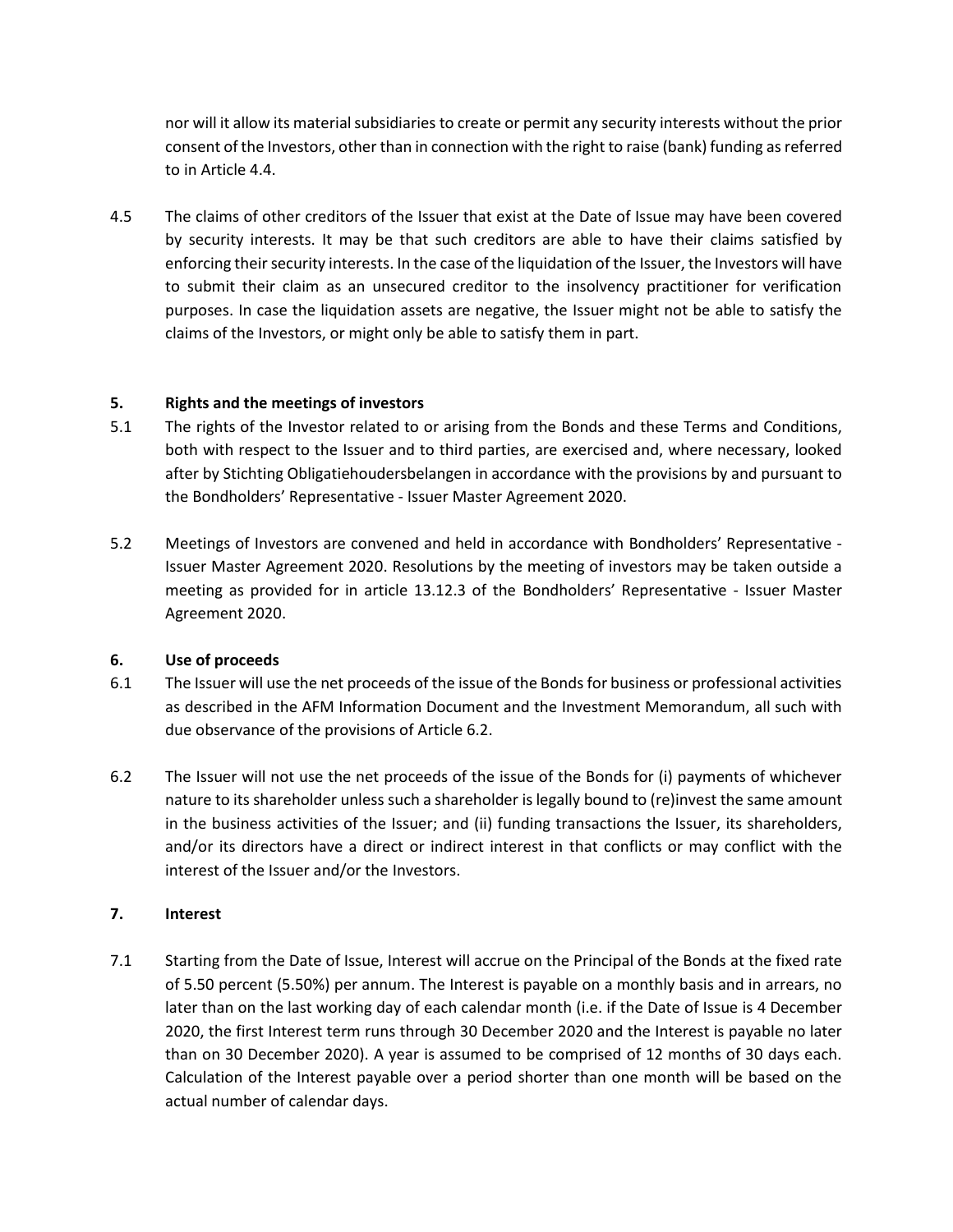- 7.2 The Bonds will cease to carry Interest on (i) the Redemption Date, or, if redemption takes place prior to the Redemption Date, (ii) the date of the early redemption as referred to in Article 8 of these Terms and Conditions.
- 7.3 If the Issuer does not pay the Interest in time, the overdue amount of Interest will be added to the Principal and will carry Interest in accordance with Article 7.1.
- 7.4 Each payment by the Issuer to an Investor pursuant to these Terms and Conditions will first be applied to the payment of Interest and thereafter to the repayment of Principal.

#### **8. Redemption and (voluntary) early redemption**

- 8.1 The Bonds mature in 10 year (120 months), starting from the Date of Issue.
- 8.2 Starting from the Date of Issue, the Bonds redeem at a linear rate until the Redemption Date, such at the rate of 10 percent (10%) per annum payable on a monthly basis no later than on the last working day of each calendar month, being the Interest due date.
- 8.3 If the Issuer does not pay the Principal in time, Interest will continue to accrue on the overdue Principal until such date as the overdue amounts in connection with the Bonds have been paid.
- 8.4 If the Issuer decides to redeem the Bonds early, it shall observe a notification period with respect to an early redemption of no less than seven (7) calendar days. An early redemption notification as referred to above (i) is to be made In Writing; (ii) is to be legally signed by or on behalf of the Issuer; and (iii) shall state the intended early redemption date. A notification that meets the aforementioned conditions is irrevocable and obliges the Issuer to redeem all outstanding Bonds early at the early redemption date so announced.
- 8.5 The Bondholders have the right to request the Issuer to redeem or, at the Issuer's option, to procure the purchase of all or part of its Bonds at 100% of the outstanding Principal together with any accrued and unpaid Interest if First Green Capital Holding GmbH ceases to own and control more than 50% of the share capital and votes in the Issuer.
- 8.6 The Issuer will have the right to redeem all or part of the Bonds at the outstanding Principal together with any accrued and unpaid Interest directly after the issue date up to and including the date falling 35 months after the issue date for 102.0% of the outstanding principal amount, on or after the date falling 36 months after the Date of Issue up to but not including the date falling 60 months after the Date of Issue for 101.0% of the outstanding Principal, and on or after the date 60 months after the Date of Issue, but not including the Redemption Date, for 100.5% of the outstanding Principal.
- 8.7 If the Issuer would on the occasion of the next payment in respect of the Bonds be prevented by law or regulation from making payments to the Bondholders of the full amounts due (e.g. due to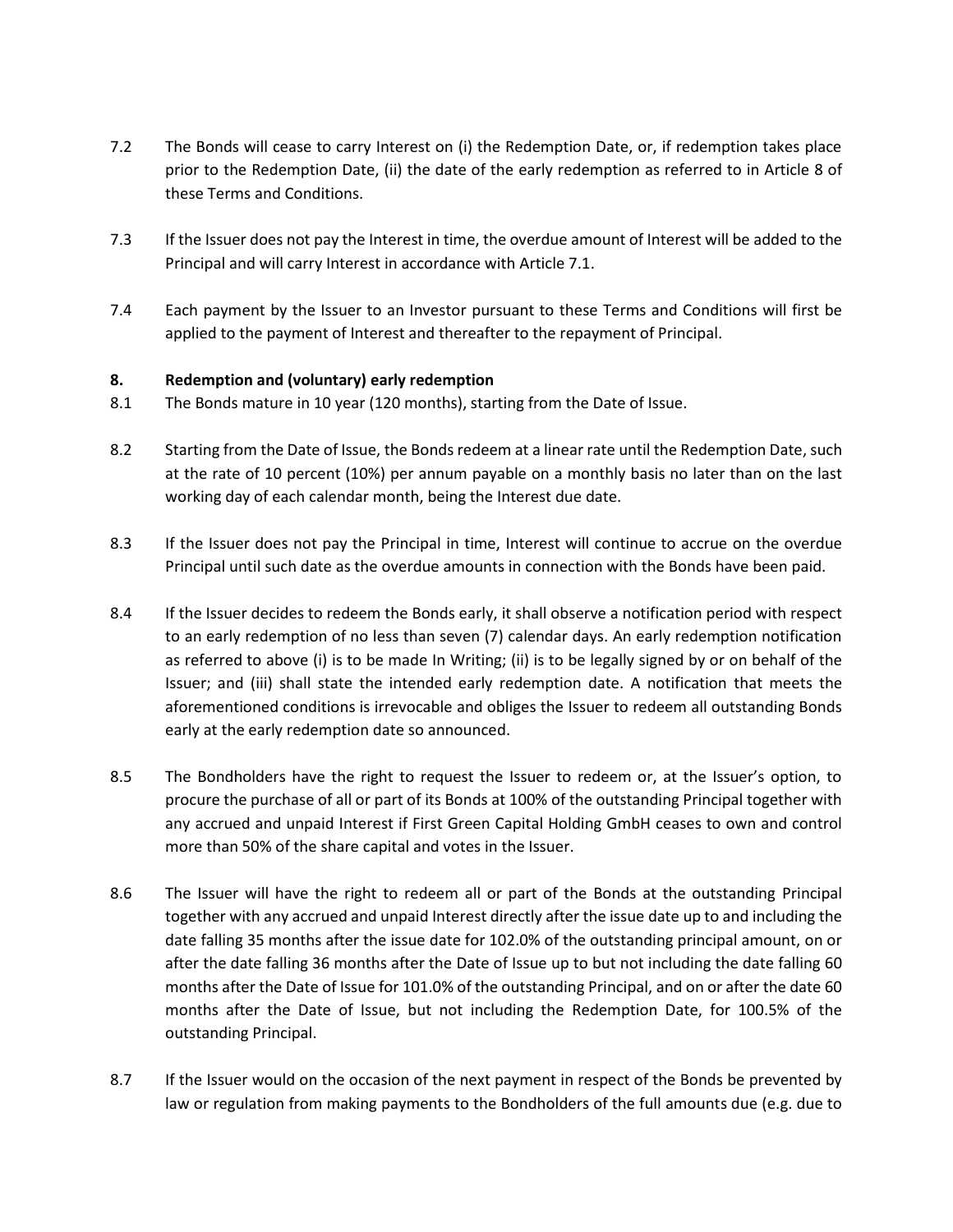legislative changes regarding withholding tax) then the Issuer may, at its option, at any time, redeem all of the Bonds then outstanding at 100% of the outstanding Principal together with any accrued and unpaid Interest.

- 8.8 If an opinion has been delivered to the Issuer, stating that by reason of a change in law, regulation or the interpretation thereof the tax regime or treatment of any payments under the Bonds is modified that has the effect of the Issuer incurring costs or an increase in (funding) costs for the Issuer, the Issuer may, at its option, at any time redeem all of the Bonds then outstanding at 100% of the outstanding Principal together with any accrued and unpaid Interest.
- 8.9 The Issuer is not obliged to pay a redemption premium in the case of (early) redemption, unless expressly provided otherwise in this Article 8.
- 8.10 The notifications of early redemption shall be published on the Nxchange website and on the website of the Issuer.

#### **9. Payments**

- 9.1 The Issuer will meet its payment obligations with respect to the Bonds towards the Investors, such as relates to Interest and redemption, by effecting payment to Nxchange. The Issuer will not effect payment directly to the Investor. Nxchange will subsequently pay the amounts so received, less the Management Fee, to the Investors entitled to it according to its records.
- 9.2 Nxchange keeps records of the payments related to the Bonds, including the payment of Interest and redemption of the Principal. Nxchange's records shall provide conclusive evidence with respect to the rights and obligations of the Issuer arising from these Terms and Conditions.
- 9.3 All payments made by the Issuer to Investors via Nxchange will be in euro.

#### **10. Taxes**

All payments with respect to the Bonds made by or on behalf of the Issuer will be made without deduction of any current or future taxes, levies, assessments, or government-imposed charges of whichever nature, unless such deduction of taxes is required by law. In the latter case, the Issuer will process the required deduction of the taxes concerned at the expense of the Investors and will not pay any additional amounts to the Investors.

### **11. Period of limitation**

Investors may no longer claim payment of Interest on and of the Principal of the Bonds upon the lapse of five years from the day following the date on which the claim to payment of Interest on and of the Principal of the Bonds concerned has become due and payable.